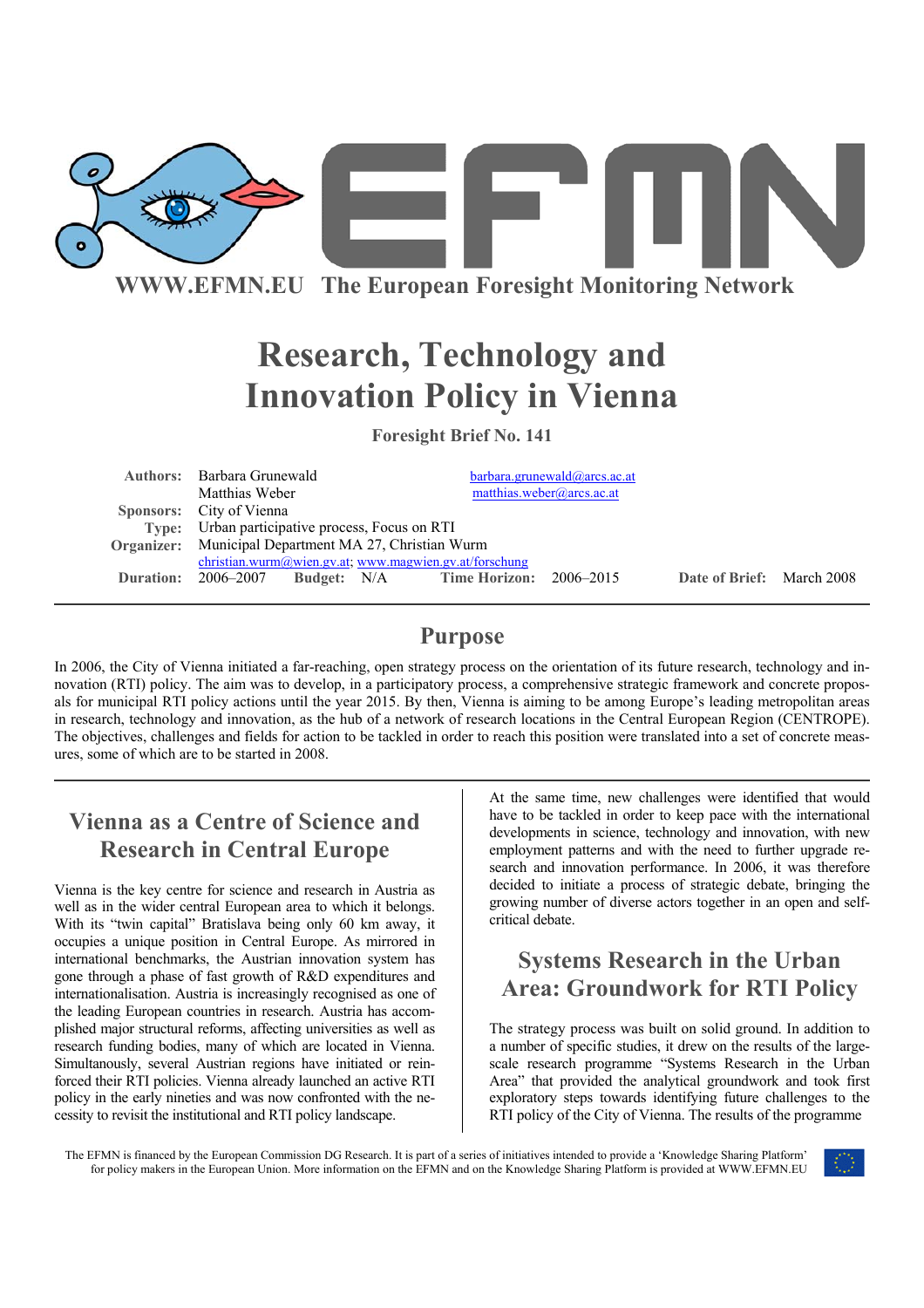later on served to fuel the debates in the different expert panels in the strategy process phase.

The goal of this comprehensive research programme was to identify scientifically founded observations and analyses to underpin the development of an integrated, future-oriented

Initiatives in this urban policy area were expected to contribute to enhancing the competitiveness of firms in the city, thus fostering the socio-economic development of the Vienna metropolitan area by giving those impulses a regional government can specifically provide. Central to the research programme was the combination of different perspectives on the current

urban research and innovation policy.

situation of the urban innovation system.

#### **Strategic Development in Four Scenarios**

The preliminary results from the various analyses from different perspectives were brought together during a forwardlooking integration phase in spring 2006, i.e. before the start of the actual strategy process. In this phase, four scenarios were developed, which served as a backdrop for later elaborating elements of an RTI policy strategy for the city of Vienna. The essence of these four scenarios is captured in their titles:

- Innovative niches: application potential of science and technology;
- Fast second mover: exploitation in the focus;
- Multi-centric excellence: leveraging complementarities;
- Excellence4me: Vienna as a centre of science.

**From Fragmentation to Strategic Action: "Wien denkt Zukunft"** 

Following this preparatory phase, which was initially not even intended to lead to a participatory strategy process, the main phase of the project "Wien denkt Zukunft" started in November 2006 with a major kick-off event attended by over 500 participants.

The title "Wien denkt Zukunft" is actually a wordplay, which is not fully captured by the English translation "Vienna Looks to the Future – knowledge means change". Over the following twelve months, a broad participative debate on RTI policy strategies for the city was conducted. Many players coming from various units of the municipality, from universities and other research institutions, from the education sector, and from (high-tech) business contributed to the process. The discussion was intended to develop a comprehensive strategy and vision for municipal RTI policies by both identifying areas for action and implementing adequate policy measures until the year 2015. The figure below shows the course of the described process:



 *Figure 1: Proceeding "Wien denkt Zukunft"* 

Inspired by the preparatory research, four core themes were identified on which experts panels focused their work (see Figure 1):

- RTI in business:
- Research priorities and knowledge transfer;
- Science and society;
- Urban development for research.

Each of the panels was chaired by a leading actor in urban RTI policy, coming either from a municipal department in charge of research agendas or from a public research funding agency in charge of research agendas, in order to ensure the ownership and link with current policy initiatives.

In addition, four crosscutting topics were included in the work of all panels:

- Gender aspects;
- Human resources;
- EU-policy;
- Networking.

# **Viennese RTI Strategy Goes Public**

The process started with a kick-off event (opening session) at City Hall with prominent proponents from politics, academia and business and several hundred participants. After the opening session, the panels established themselves and each panel met between three and five times over the following months. In addition, regular inter-panel meetings and meetings with the supporters were held throughout the whole period. A website served to document the discussion and also offered the public an opportunity to contribute to the process with own ideas and proposals throughout the whole period.

The participatory nature of the strategic process is demonstrated by involving more then 100 players from various areas in the panelwork. Additionally, major public events were or-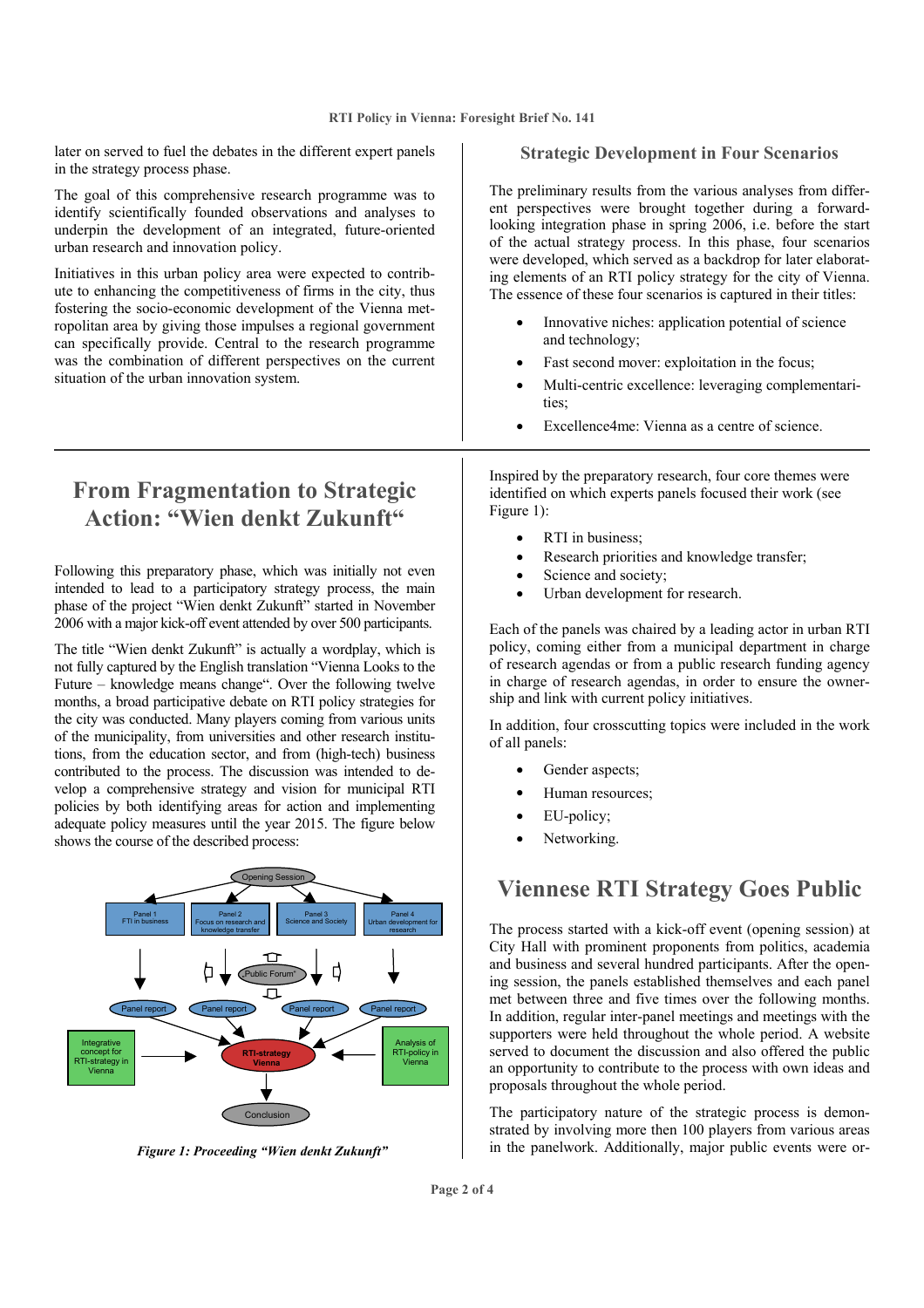ganized at the beginning, half-way through and at the end of the process in order to gather further input from a broad range of stakeholders, complemented by interactive tools made available on the accompanying website (www.wiendenktzukunft.at).

#### **Identifying Ambitious Objectives**

One of the goals of the strategy process was to identify targets and objectives for optimising the process of research and innovation with the help of the multi-level RTI policy measures used in Vienna. The identified targets and objectives for developing the RTI strategy for the city can be summarized as follows:

- increase Vienna's research expenditures to 4% of the gross city product;
- $22,000$  individuals employed in the R&D sector;
- 800 companies engaged in R&D;
- 20% of the population having a university degree;
- 200 SMEs taking part in projects of the EU's Seventh Research Framework Programme (FP7);
- rate of female researchers in the business sector is to increase by 100 per cent.

### **Five Main Challenges**

A cross-panel analysis revealed five main challenges that would need to be tackled over the coming six to ten years:

- Making effective use of the potential for research, technology and innovation by creating adequate conditions for young people, irrespective of their origins, to pursue a successful career as scientists and researchers.
- Enhancing RTI quality and visibility with respect to international competition for investors.
- Embedding RTI into society: providing space and occasions for public discussion about RTI, its opportunities and challenges.
- Accelerating the dynamics in RTI by creating adequate infrastructure.
- Integrating Vienna RTI within European networks and strengthening co-operation within the CENTROPE region in order to create a common RTI area that will successfully compete in Europe and in the world.

# **Addressing the Challenges**

Within its jurisdiction, the City of Vienna can provide stimuli for achieving the identified goals. Options for translating these goals into specific measures can be conceived along the lines of the main determinants of innovation ranging from push factors in the area of science (e.g. R&D subsidies, selective subsidies complementary to national subsidies), through acceleration of the transfer process (selective measures such as licensing initiatives, venture capital), to pull factors in the area of socio-economic demand or application potential on the demand side.



*Figure 2: Objectives and challenges* 

Bearing in mind this broad spectrum of options, the RTI process "Wien denkt Zukunft" identified five key fields for action on which the City of Vienna will concentrate its RTI policy in the next years:

- Human resources Bright Minds for Vienna: The goal of activities in this field is to make better use of the city's enormous human resource potential. Various activities will serve to improve the prospects and conditions for highly qualified young scientists, with a special focus on gender issues and populations that have been neglected in the past (e.g. university graduates with a migration background).
- Key areas profile and relevance: Specific thematic areas that are both relevant and visible are to be supported, building in particular on the existing key areas of life sciences, information and communication technology and creative industries. In addition, the development of a number of new avenues of research and innovation is being promoted.
- Research and the city communication, learning and public awareness: The three terms form a catchphrase to express the serious interest in strengthening the critical public dialogue about RTI, both within Vienna and on the international stage. By means of a new set of measures called "Vienna research in dialogue", a critical and continuous exchange of knowledge about RTI with the citizenry is to be fostered.
- Vienna as a hothouse for research and innovation facilitating new developments. Further improvement of work-